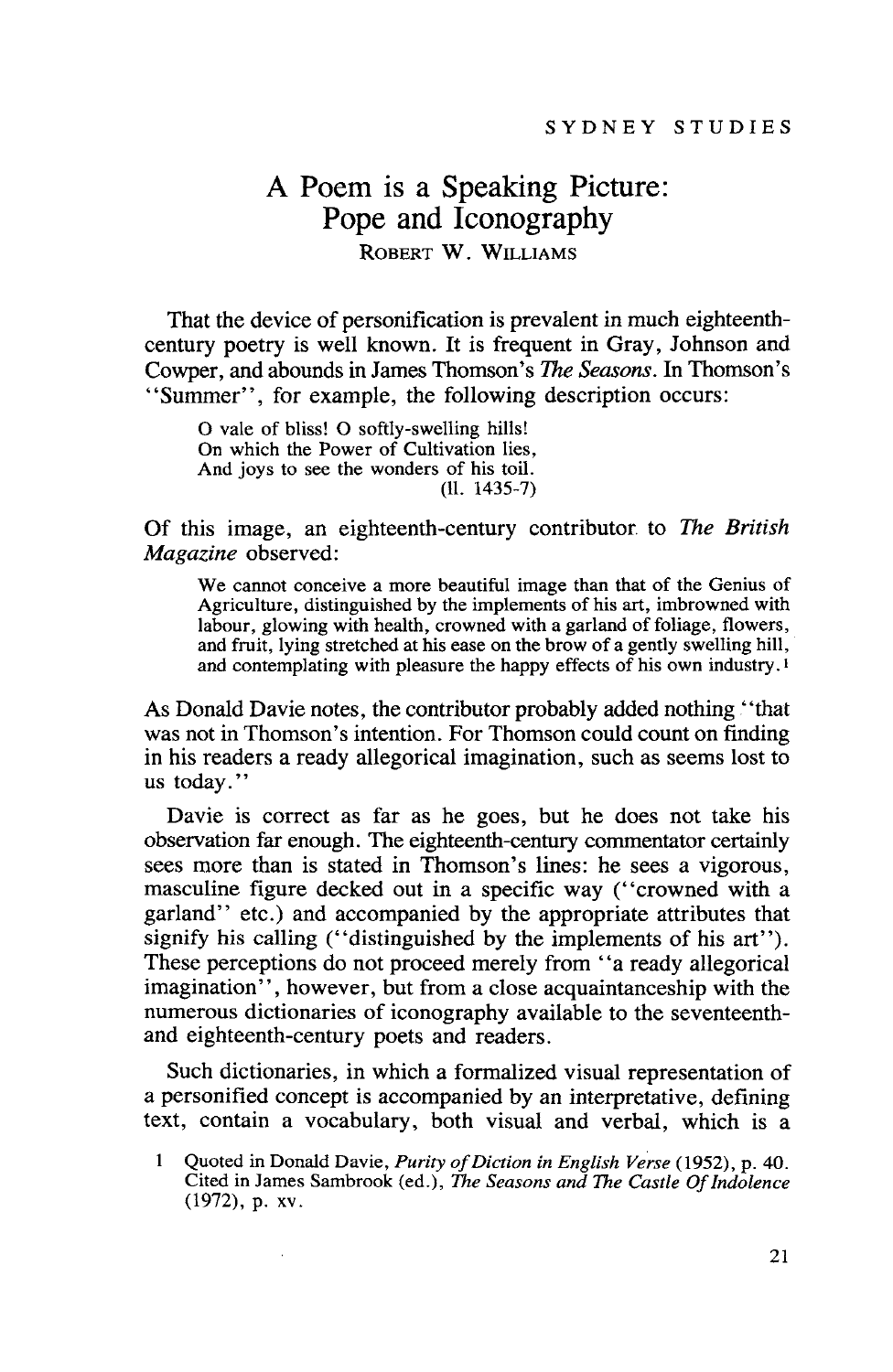vocabulary of discourse and argument, not merely of embellishment. Among the best known and most comprehensive of such dictionaries was Cesare Ripa's *Iconologia;* first published in Italy in the late sixteenth century, it went through many ensuing continental editions. The first English edition was that of Pierce Tempest in 1709 with, so the title-page states, an equal usefulness for poets, orators, painters and sculptors. <sup>2</sup>

Early in 1716 Alexander Pope was involving himself in the re-issue of Richard Graham's edition of Dryden's translation of Charles du Fresnoy's *De Arte Graphica. <sup>3</sup>* This re-issue, dedicated to the Earl of Burlington, also contained a contribution from Pope-his *Epistle to Mr. lervas: with Dryden's Translation ofFresnoy 's Art ofPainting.* **In** this poem Pope first gives praise to the "instructive leaves" of Dryden's translation, and then goes on to consider the friendship between himself and Charles Jervas, the friendship of a poet and a painter:

Smit with the love of Sister-arts we came, And met congenial, mingling flame with flame; Like friendly colours found them both unite, And each from each contract new strength and light. How oft' in pleasing tasks we wear the day, While summer suns roll unperceiv'd away? How oft' our slowly-growing works impart, While images reflect from art to art?

(ll. 13-20)

Allowing for the natural warmth and desire to praise which close friendship would produce, it is clear that here Pope is speaking of something more than a general kinship which he believes to exist between the arts of poetry and painting-that he is speaking not merely of a parallel but of an interchange and a borrowing of ideas, images and procedures. **In** the same period of early 1716 Pope was also engaged on his poem *Eloisa to Abelard,* a poem in which the central image of Black Melancholy (ll. 163-70) is a clear-cut "reflection" from the visual arts.

- <sup>2</sup> *lconologia: or, Moral Emblems, by Caesar Ripa .* .. *Illustrated with Three Hundred and Twenty-Six Humane Figures, With their Explanations; By the Care and at the Charge ofP[ierce] Tempest.* I have used this as my reference text throughout.
- 3 *The Art ofPainting; by* C. *A. Du Fresnoy. With Remarks. Translated into English; with an Original Preface, containing a Parallel between Painting and Poetry, By Mr. Dryden. As also a Short Account ofthe Most E.minent Painters.* .. *By Another Hand [Richard Graham]* (London: 1695).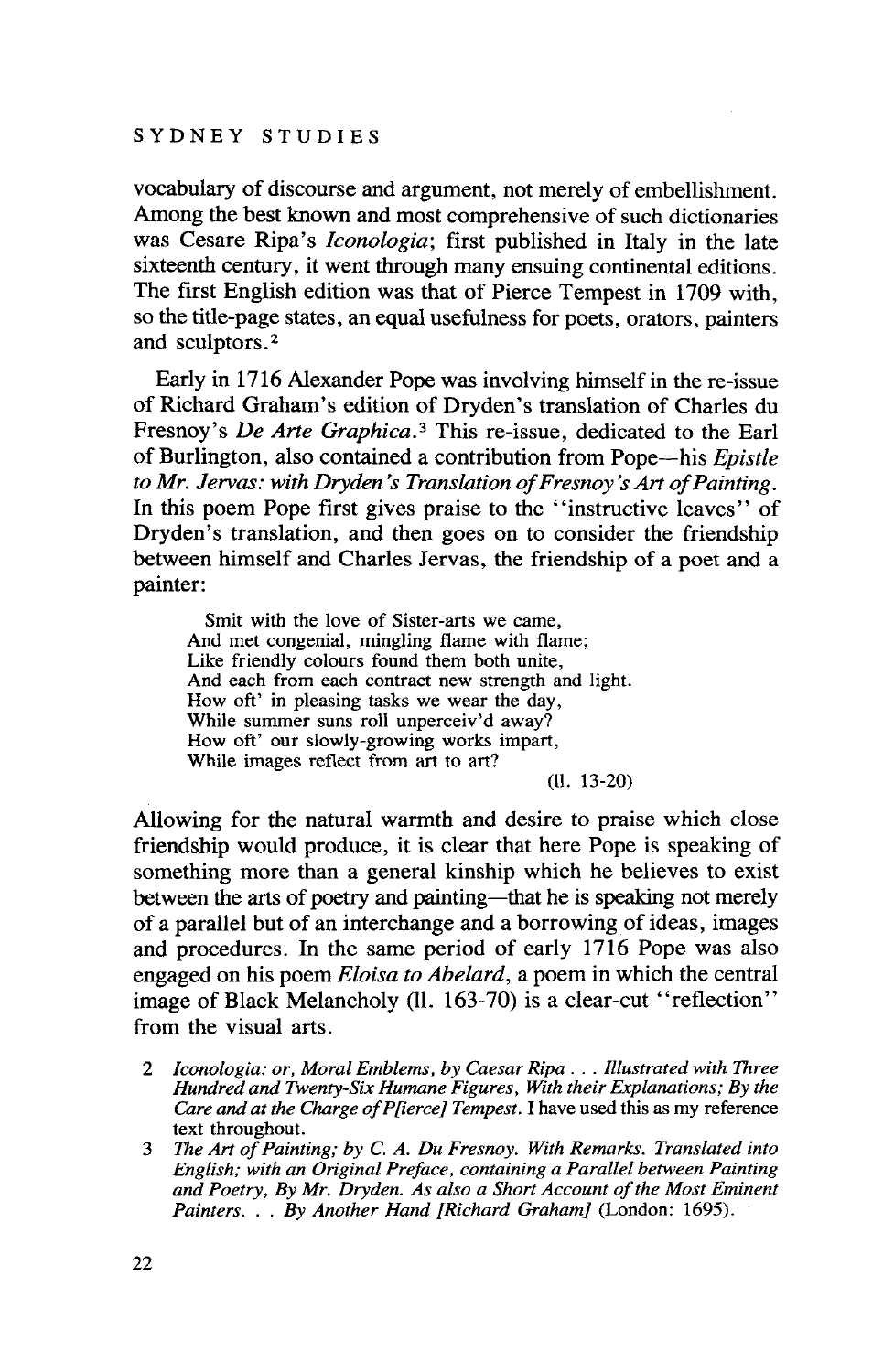This image of Black Melancholy is one of the best known in iconographic art. It is found, as *Malinconia,* in all continental editions ofRipa's *Iconologia* (and, of course, in many other such works) and a more sophisticated rendering occurs in Albrecht Durer's woodcut *Melancholy I*. In these examples of the icon, the figure is a personified abstraction yet an active agent; though it is a figure in repose, it is related to its scenic surroundings, seeming to generate the barren, gloomy landscape with which it is encompassed. This method of depicting Melancholy as affecting Nature continued into the eighteenth century, and in Tempest's English edition of Ripa, for which, as the title-page also states, the illustrations were "newly design'd, and engraven on *Copper,* by 1. Fuller, Painter, and other Masters", the figure is still drawn as seated in a barren landscape full of shadows. In Tempest's edition *Malinconia* (No. 217) is translated as *Pensiveness,* and the accompanying text, translated from Ripa, reads thus:

An old woman full of grief, in pitiful clothes, without ornament; sitting upon a stone; her elbows upon her knees, and both hands under her chin; a tree by her, without leaves.

Old, because Youth is jovial; she is poorly clad, which suits with the tree, without leaves. The stone shows that she is barren, in words and deeds ...

It is this Melancholy (i.e. Pensiveness) which operates in *Eloisa to Abelard.* <sup>4</sup> The dramatic monologue which makes up the poem is a product of Eloisa's "pensiveness", while she herself, as the poem demonstrates, is "barren, in words and deeds"; despite her verbal outbursts, her self-recriminations and arguments, Eloisa finds no satisfactory solution to her dilemma, the conflict between natural impulse and religious impulse, in which she is placed. <sup>5</sup> At the natural level she *is* an "unfruitful urn" (1. 262) because of the frustration of her physical love for Abelard.

Ripa's *Malinconia* is a sedentary figure in a circumscribed landscape—one tree, one hill—yet even in this popularized image she is shown as "darkening" the natural surroundings: Pope elevates

<sup>4</sup> The category of human temperament 'Melancholic' is not appropriate to Eloisa. Ripa (No. 60) gives the attributes of the melancholic temperament as: silent, cool of blood, studious, fond of solitude, and covetous.

<sup>5</sup> See Brewster Rogerson, "The Art of Painting the Passions", in J*oumal of the History of Ideas,* XIV (1953), 92-4. Rogerson discusses the seventeenth- and eighteenth-century theories of representing, in the visual arts, the passions by their outward signs. He suggests that Pope may be using these, in *Eloisa,* as they were held to apply to stage representation.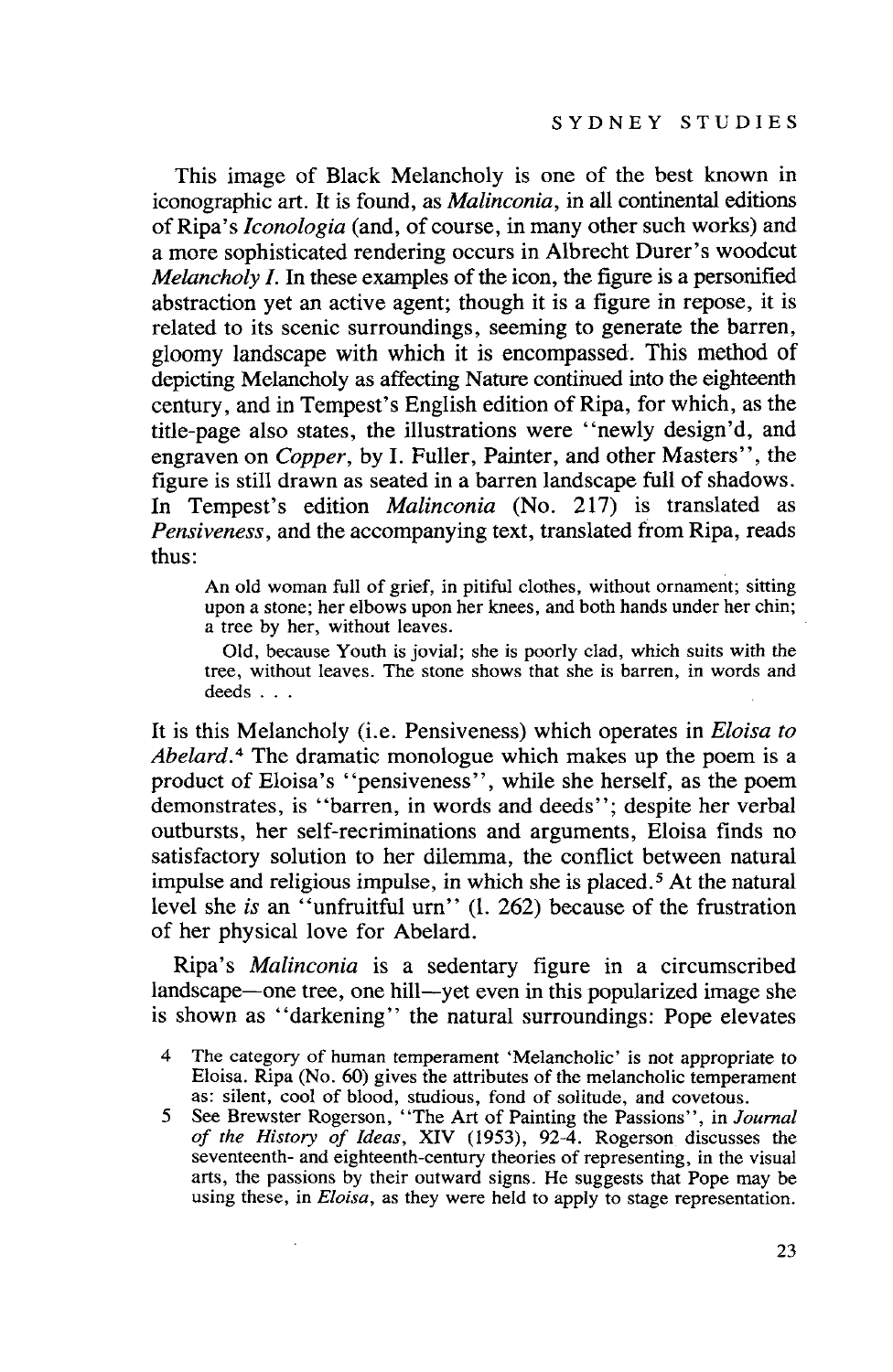the image to full Baroque status by making it an agent on a much larger moral scale, supplying a richer landscape, and by providing the figure with a more complex activity in the poem. Black Melancholy, as an active agent, occupies an almost central position in this poem of 366 lines:

But o'er the twilight groves, and dusky caves, Long-sounding isles, and intermingled graves, Black Melancholy sits, and round her throws A death-like silence, and a dread repose: Her gloomy presence saddens all the scene, Shades ev'ry flow'r, and darkens ev'ry green, Deepens the murmur of the falling floods, And breathes a browner horror on the woods. (II. 163-70)

From this central position the image exercises a dominant role throughout the poem, and Pope uses scenic description to show that the influence is co-extensive with Eloisa's present dilemma, and that it will cease only with her death.

The poem opens in a setting of gloom:

In these deep solitudes and awful cells, Where heav'nly-pensive, contemplation dwells, And ever-musing melancholy reigns; What means this tumult in a Vestal's veins? (II. 1-4)

This is a setting of the present, the "here-and-now", and it is a "given" of the poem that, as it opens, the setting and Eloisa herself should be already affected by the influence of "ever-musing melancholy", and that what follows is under the control of a pervasive force already in existence. Landscape is shown to us through Eloisa's eyes, eyes whose vision is affected by a "pensive" (in Ripa's terms) state of mind; and the scenic description is psychological rather than topographic. Eloisa's perception of the Paraclete monastery reflects this:

Relentless walls! whose darksom round contains Repentant sighs, and voluntary pains; Ye rugged rocks! which holy knees have worn; Ye grots and caverns shagg'd with horrid thorn! (II. 17-20)

And again:

In these lone walls (their day's eternal bound) These moss-grown domes with spiry turrets crown'd, Where awful arches make a noon-day night, And the dim windows shed a solemn light;

(II. 141-44)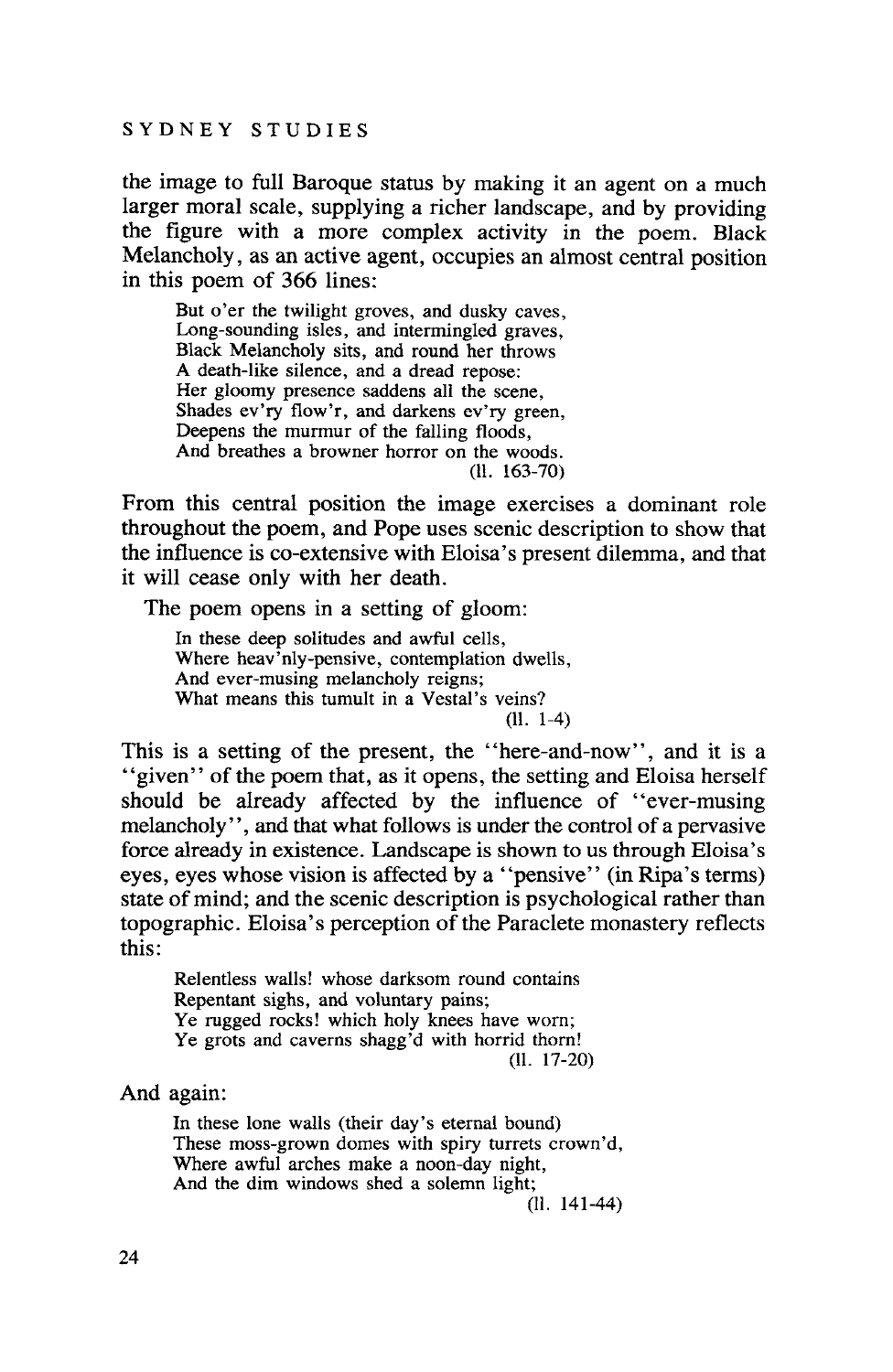In the poem's opening couplet previously quoted, the emphasis is on "solitudes". In lines 17-20 it is on "Relentless", while in lines 141-4 the emphasis is again on "lone", and the added details of ' 'awful arches", "dim windows" etc. form part of a whole governed by this mood-word. In general, terms used to describe the scenery are almost all such as to suggest the mood of the beholder-"awful", "lone", "solemn", "dim", "darksom". Such words multiply close to the source of gloom, the Black Melancholy of line 165, and here one finds "twilight", "long-sounding", "gloomy", "shades", "darkens". Here the affective power embodied in the icon is most strongly felt.

There is, however, a more serene and harmonious landscape in *Eloisa to Abelard,* a landscape free of the influence of Melancholy:

The darksom pines that o'er yon' rocks reclin'd Wave high, and murmur to the hollow wind, The wandring streams that shine between the hills, The grots that echo to the tinkling rills, The dying gales that pant upon the trees, The lakes that quiver to the curling breeze; No more these scenes my meditation aid, Or lull to rest the visionary maid.

(II. 155-62)

This landscape has a light and vitality elsewhere lacking in the poem: "wandring streams" shine with sunlight, there is the sound of "tinkling rills", gales "pant" and lakes "quiver to the curling breeze". Sound and movement here contrast greatly to those of lines 163-70; there is little sound or movement in Nature influenced by Melancholy, only "a deathlike silence and a dread repose". In these lines Pope seems to be imitating the serene landscape of the paintings of Claude Lorrain, a type of landscape which for the eighteenth century had come to be imbued with a Virgilian moral tone, and which is often noticed as occurring in some of his other early poetry. <sup>6</sup> Its function, most critics suggest, is to put forward a sense of pastoral serenity and moral or political well-being.

That this serene landscape contrasts so with the landscape of Melancholy that succeeds it, is, I suggest, because it is a landscape of recollection of a former, undistorted perception. Reversion and recoil are more than implied in the couplet (II. 161-2) which effects

*<sup>6</sup> Windsor Forest* (II. 17-28); The *Temple ofFame* (II. 15-20). See also Reuben F. Brower, *Alexander Pope: The Poetry of Allusion* (1959), p. 359, and Elizabeth Mainwaring, *Italian Landscape in Eighteenth-century England (1925), passim.*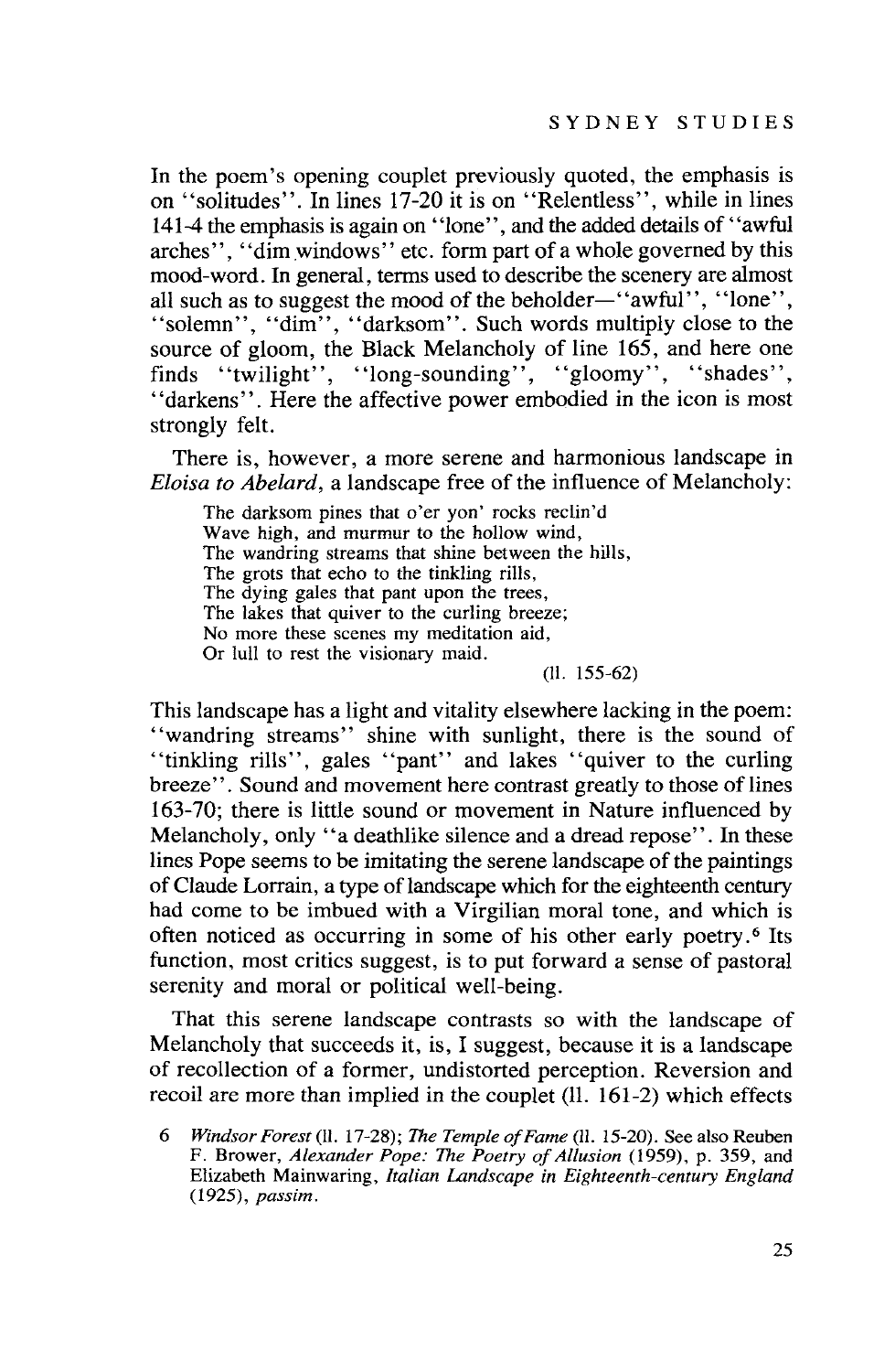the transition from one to the other. Eloisa's former serenity is conveyed in "lull to rest", but the emphasis of the lines is on "No more", a strong recognition that that time is past. The two landscapes present, in an iconic way, Eloisa's two states of mind. In a time of calm and placidity she sees images of life, movement and expansion: under the influence of Black Melancholy she sees in that same landscape images of constriction, stillness and death.

Landscape is also used, in the poem, to suggest a time when Black Melancholy will be no longer operative, as, looking to a future time, Eloisa speaks (1.348) of "Paraclete's white walls and silver springs". Gone now is the "darksom round"  $(1. 17)$  of the monastery wallsthey have become "white"—and the darkened "falling floods" (1. 169) are changed to "silver springs". Here Eloisa speaks of a cleansed landscape, for she is speaking of the landscape as it will be, after her death, when "this rebellious heart shall beat no more" (1.346). As Black Melancholy is partly a projection of Eloisa's mind, so its influence will end with the forced resolution of her dilemma.

Pope could easily find approval, within the Baroque tradition, for his use of psychological landscape, in the writings of Roger de Piles, Dryden's source for his translation of Du Fresnoy. De Piles' work, *The Principles of Painting,* contains a section on the painting of landscape and the ways in which landscape may be used to complement or amplify the subject of a picture. De Piles distinguishes two styles of landscape, the heroic and the rural, and of the rural he writes:

The rural style is a representation of countries, rather abandoned to the caprice of nature than cultivated.... In this style, situations bear all sorts of varieties: sometimes they are very extensive and open, to contain the flocks of shepherds; *at others, very wild, for the retreat of solitary persons.*<sup>7</sup>

In making the Ripa icon *Malinconia* a central and influential agent in the poem Pope is also working in accord with several precepts from Du Fresnoy's *De Arte Graphica,* precepts which, I have argued elsewhere, <sup>8</sup> also bear on a similar centralized and all-pervasive agent, the goddess Dulness of *The Dunciad*. The agential influence of Black Melancholy, which extends out from a central position in lines 163-70 to the very opening line of the poem, and to the poem's conclusion (1. 348), not only conforms to Du Fresnoy's instructions for the disposition of figures (Precept XI), but also to his instructions on

<sup>7</sup> Cited in Elizabeth Holt (ed.), *A Documentary History of Art*, I (1958), p. 178 (my italics).

<sup>8</sup> See my "Some Baroque Influences in Pope's 'Dunciad' " in *British Journal ofAesthetics,* IX, 2 (1969), 186-94.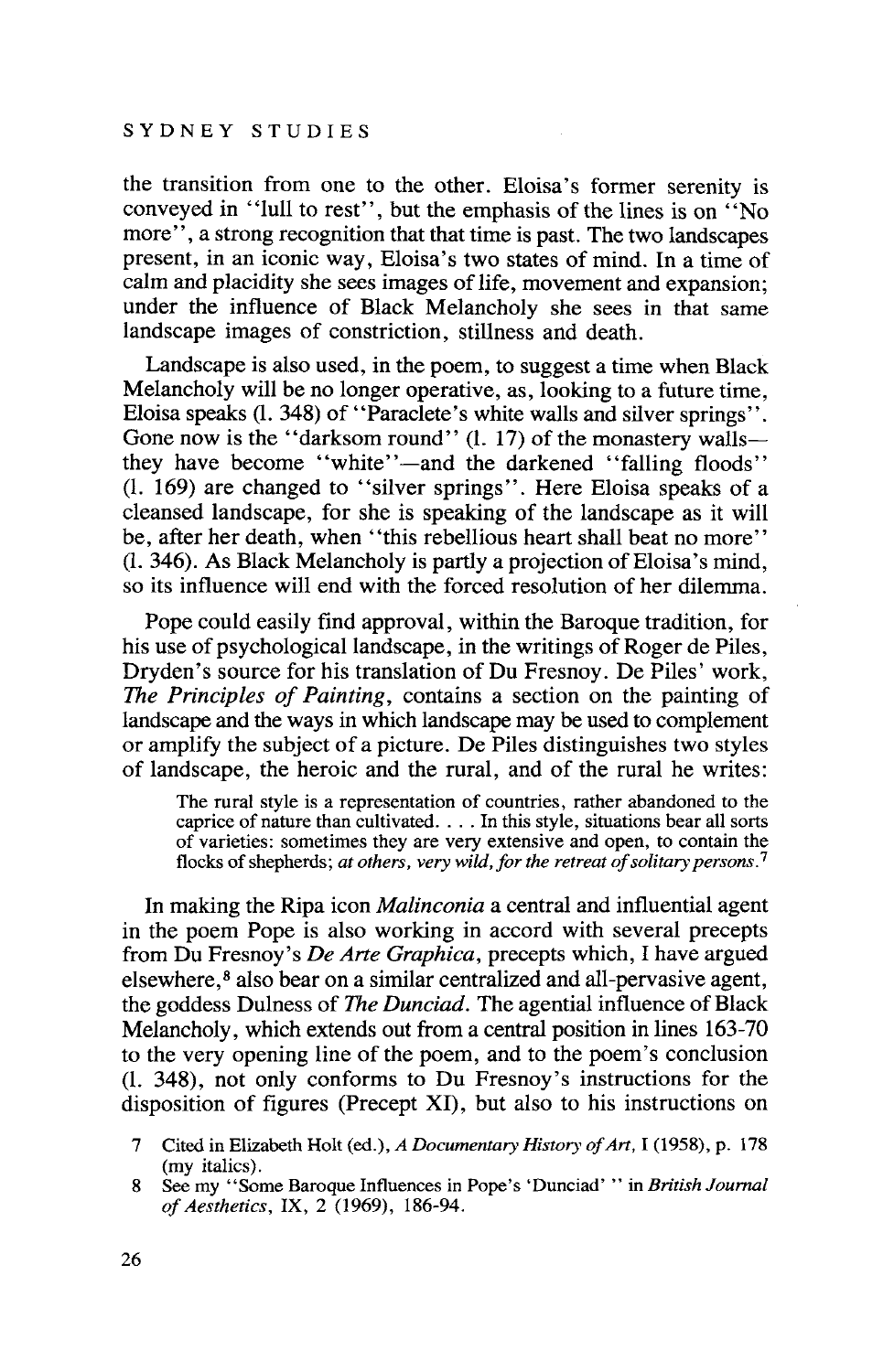#### lighting (Precept XXXIII):

The greater light [of the picture] must strike forcibly on the middle; and there extend its greatest clearness on those places of the picture where the principal figures of it are, and where the strength of the action is performed; diminishing by degrees as it comes nearer and nearer the borders.

Exchanging "gloom" for Du Fresnoy's "light", and "obscurity" for his "clearness", one sees that Black Melancholy (potent enough to generate her own "light") conforms to the precept. "Those places of the picture" and "the principal figure" are, in Pope's poem, the Paraclete monastery and Eloisa as they exist in time and space: the obscuring power of Melancholy is strong within the walls of the monastery, and its actions greatest on Eloisa herself. As her thoughts move backward in time to remembered serenity, and forward to blissful release, this influence, imaged in scenic description, may be said to diminish "nearer and nearer the borders"; those borders are the 'before' and 'after' that bound Eloisa's present state and situation, the primary concern of the poem.

Pope needs this Baroque image of Melancholy, an abstraction embodied in form and endowed with agential powers, to generalize, to universalize, the moral argument of his poem. If he maintained "Pensiveness" as a subjective state of Eloisa's mind alone, then all she says and feels would merely pertain to her individual situation. By objectifying the quality as Black Melancholy, Pope makes it, in a fashion similar to that which he manages with his objectifying of Belinda's concepts in the Sylphs of *The Rape of the Lock*, to perform a dual function-attached to Eloisa it helps to display her state of mind; detached, and as an operator in its own right, it permits the poem to conduct a generalized moral argument, something otherwise difficult to do in a dramatic monologue whose utterance is so subjectively introspective.

Unlike the recently completed *Windsor Forest* with its Father Thames image of Nature's foison, a poem which on a universal level celebrates the abundance of Nature, *Eloisa to Abelard* mourns a reduction and infertility of Nature mirrored in the castration of Abelard. "Nature stands check'd" (1.259) since the natural impulses to fecundity and continued life have been truncated. Thus Melancholy acts on Nature not only out of immediate sympathy for the individual plight of Eloisa, whose own "nature" is checked, but as a result of the universal significance of the crime against the lovers as well. Eloisa is doomed to be an "unfruitful urn", and it is thus fitting that Nature itself should be dominated by Melancholy. The darkness which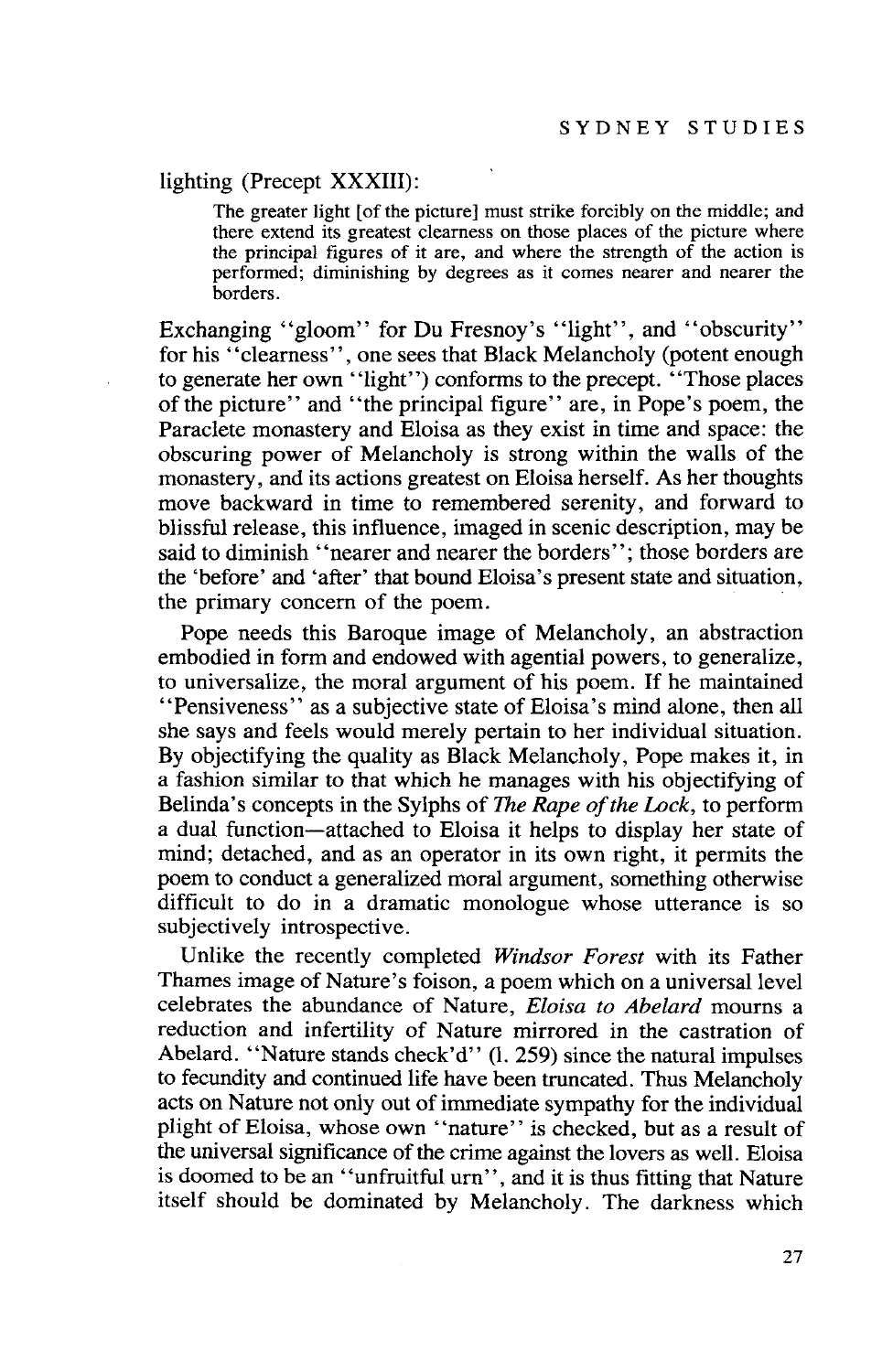emanates from Black Melancholy seeps through the whole of Nature, as it seeps through the fabric of the poem, suffusing both with an air of darkness and blight.

That close relationship of the sister-arts of poetry and painting which Pope had praised in his *Epistle to Mr. Jervas* of 1716, is broadened to include the close relationship of poetry and sculpture in his *To Mr. Addison, Occasioned by His Dialogue on Medals,* written perhaps as early as 1713, but first published in a revised form in 1720, and having additional concluding lines added later still. In a study which examines the poem's iconography of circles (as symbolic of eternity) Howard Erskine-Hill9 notes the figure of personified Ambition (1. 19) as a type of Ripa's *Historia,* and places these and the poem's philosophic ideas concerning the value of medals in the context of the thought and learning of the day. But the poem goes further than this in developing its references to the visual arts (of which medalmaking was an honoured segment). It becomes self-reflexive, a poem in which both poetry and the art of the medal-maker play an equal part in demonstrating the truth which the poem seeks to affirm. The praise given to Addison in lines 45-52 may be taken to refer as much to poetry as it does to numismatics alone, and the poem is commenting on itself:

Nor blush, these studies thy regard engage; These pleas'd the Fathers of poetic rage; The verse and sculpture bore an equal part, And Art reflected images to Art. (II. 49-52)

Pope is here thinking very much of Homer, and his description of the Shield of Achilles in Book XVIII of the *Iliad.* Pope had already done his translation of the *Iliad,* and had written an elaborate accompanying essay to demonstrate that Homer's description of the shield was both a universal painting and a sculpture, and that Homer was a consummate visual artist. The glories of Rome, diminished by Time, require something other than epic style-perhaps that of the medallist, in which much may be said in little.

To those eighteenth-century critics and connoisseurs who followed the doctrines of Du Fresnoy and the late Baroque, the Gothic achievements of the Middle Ages were not congenial. It was to Rome and classical Greece that they looked back. Pope confidently dismisses the whole of the Middle Ages in his early *Essay on Criticism:*

<sup>9</sup> "Pope's 'Medal Against Time'- a Study of his *Epistle to Mr. Addison",* in *Journal ofthe Warburg and Courtauld Institutes,* XXVIII (1965), 274-98.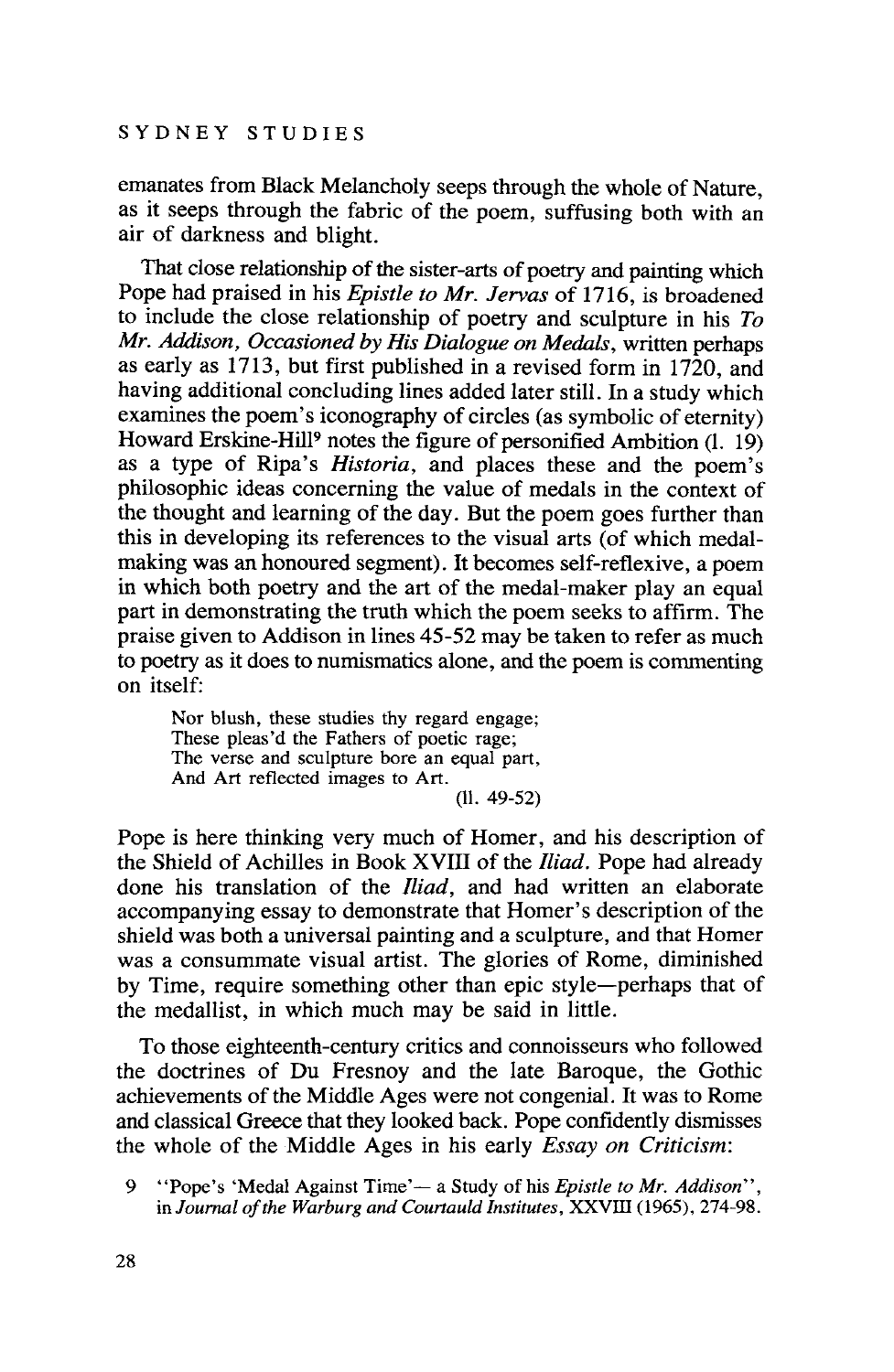Learning and Rome alike in Empire grew, And Arts still follow where her Eagles flew; From the same Foes, at last, both felt their Doom, And the same Age saw Learning fall, and Rome. With *Tyranny,* then *Superstition* join'd, As that the Body, this enslav'd the Mind; Much was believ'd, but little understood, And to be dull was constru'd to be good; A second Deluge Learning thus o'er-run, And the Monks finish'd what the Goths begun. (II. 683-92)

Pope goes on in the *Essay* to show that, culturally speaking, the Middle Ages was a period of dormancy for Art. "In Leo's Golden Days" (1. 697) the Genius of Rome revives, the Muses start from their trance, and the Renaissance occurs in Europe. It reaches England late, its ambassadors being Roscommon, Walsh, and (presumably, from line 734 to the end) Pope himself. In *To Mr. Addison,* the appeal back to classical Greece and Rome for support is thus not seen by Pope as an arbitrary one. There was, as it were, a continuing though sometimes submerged line which united Rome and Pope's contemporary world; and the moral judgements and virtues of that past, as well as its supposed poetic practices, could still be of practical use.

One way in which the contemporary world could have always with it a compendium of ancient learning and wisdom, for example, was through the use of sculpture and statuary. In the eighteenth-century landscape-garden, temples and statues derived from Roman originals and suggesting some moral or historical thought were often placed at view-points in the design, and Pope followed this practice in his own garden at Twickenham. In verse his *Temple of Fame*, published 1715, was an elaborate attempt to recreate the known cultural history of the world in terms of the Baroque sculpture of Bernini. It is in the context of all this that an approach can best be made to Pope's *To Mr. Addison.* Addison's book on numismatics had been written to refute a current idea that coin-collecting was an idle pastime, of no value to a cultivated man. *To Mr. Addison* presents a strong defence of such a study.

The poem opens by calling to mind a broad vista of Rome in its ruins, a vista seen through the long perspective of Time; the rhetoric of the poem is controlled and restrained, calling on its readers for temperate compassion and sympathy. This studied control and gentle melancholy, coupled with the classical image of*tempus edax rerum,* place Pope and the poem itself in a line which runs back through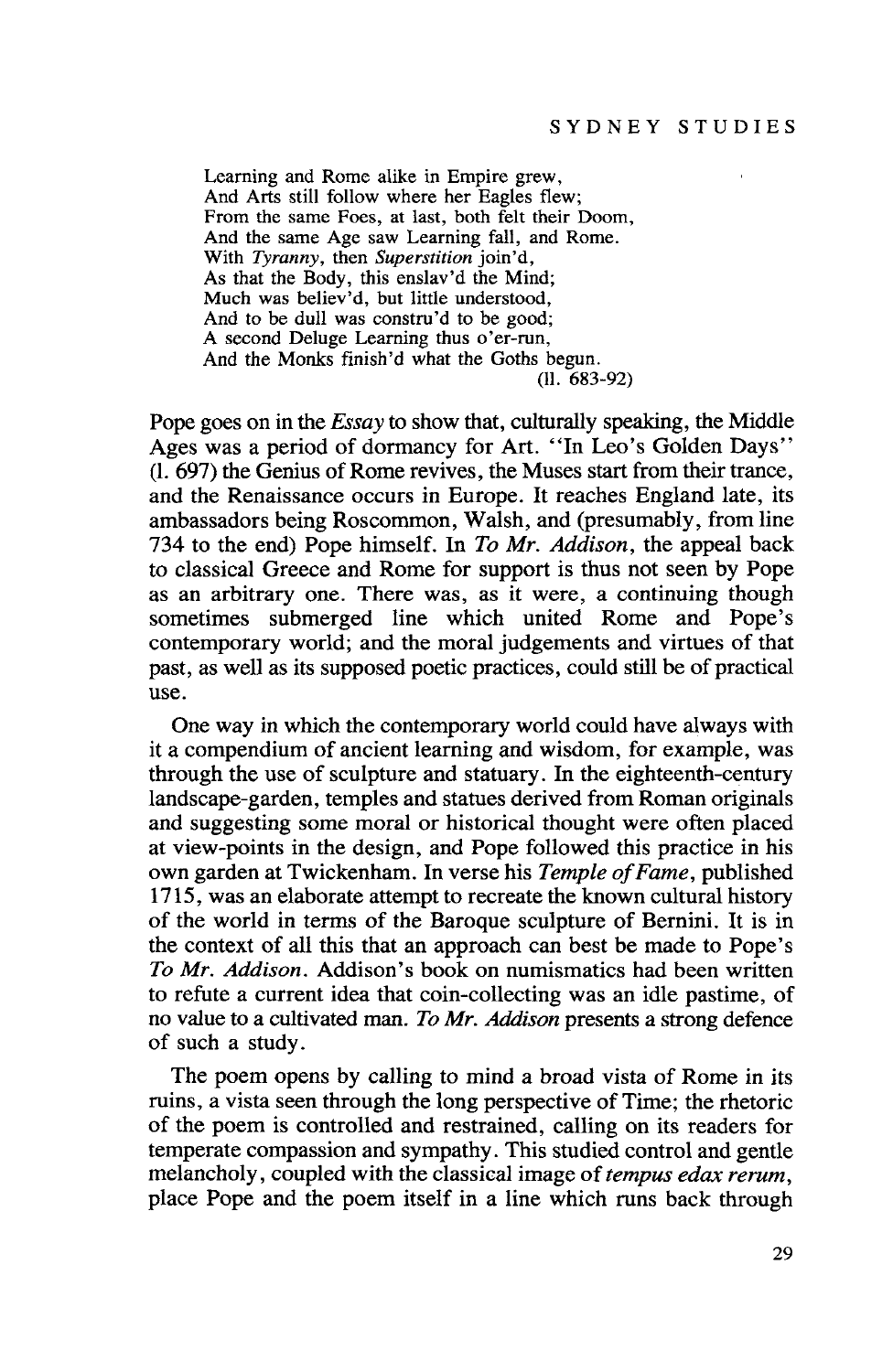Spenser (in the *Ruines of Rome)* to Ovid and to Rome itself. The lines carry a weight of poetic as well as historical tradition behind them, and Pope is able to span the separating centuries by his description and unite both the present and his poem with the past. Already the wish of Ambition, not made clear until later in the poem, is in operation, and the past is still operant in the present, both in literature and history.

Lines 5-10 modify the pity so far called forth. Rome is seen with a balanced vision, her evil as well as her good. "Imperial Wonders" contrast with "slaves" and "groaning Martyrs"; the grandeur of Rome, as well as her pride, is fully present:

Fanes, which admiring Gods with pride survey.

The fate of that pride (perhaps *hubris)* is shown with compassionate irony in the next line:

Statues of men, scarce less alive than they.

In the following lines (II. 11-14) the excessive and destructive zeal of the succeeding Christian age is condemned. This was also a common Renaissance charge, and again links Pope to a tradition of the visual arts, <sup>10</sup> and here the rhetorical patterns become progressively bolder. Apparent opposites are juxtaposed in such a way that we see them as really similar: "barbarian blindness" is linked with "Christian zeal'', and the scorn in the condemnation reaches its peak in the tying together of "Papal piety" and "Gothic fire". The increased boldness of the lines never becomes uncontrolled however, and, unlike the indiscriminate destruction that the lines condemn, they themselves maintain a tempered rationality so that barbarian and Christian acts are not confused. "Papal piety" and "Gothic fire" may *conspire,* but in the poem's insightful judgement they remain separately responsible for their acts.

Lines 15-18 return to the 'mutability' of the opening, and re-emphasize the sadness and poignancy of all that is caught in "the wild Waste of all-devouring years". The complete negation of human individuality in "The very Tombs now vanish'd like their dead" reappears in "Some bury'd marble half-preserves a name" (1. 16). Time itself is the enemy of existence, and this negation is heightened,

<sup>10</sup> See, e.g., Vasari, *lives ofthe Artists,* trans. George Bull (1965), pp. 36-7: "But what inflicted incomparably greater damage and loss on the arts than the things which we have mentioned was the fervent enthusiasm of the Christian religion ... [It] ruined or demolished all the marvellous statues, the pictures, mosaics and ornaments."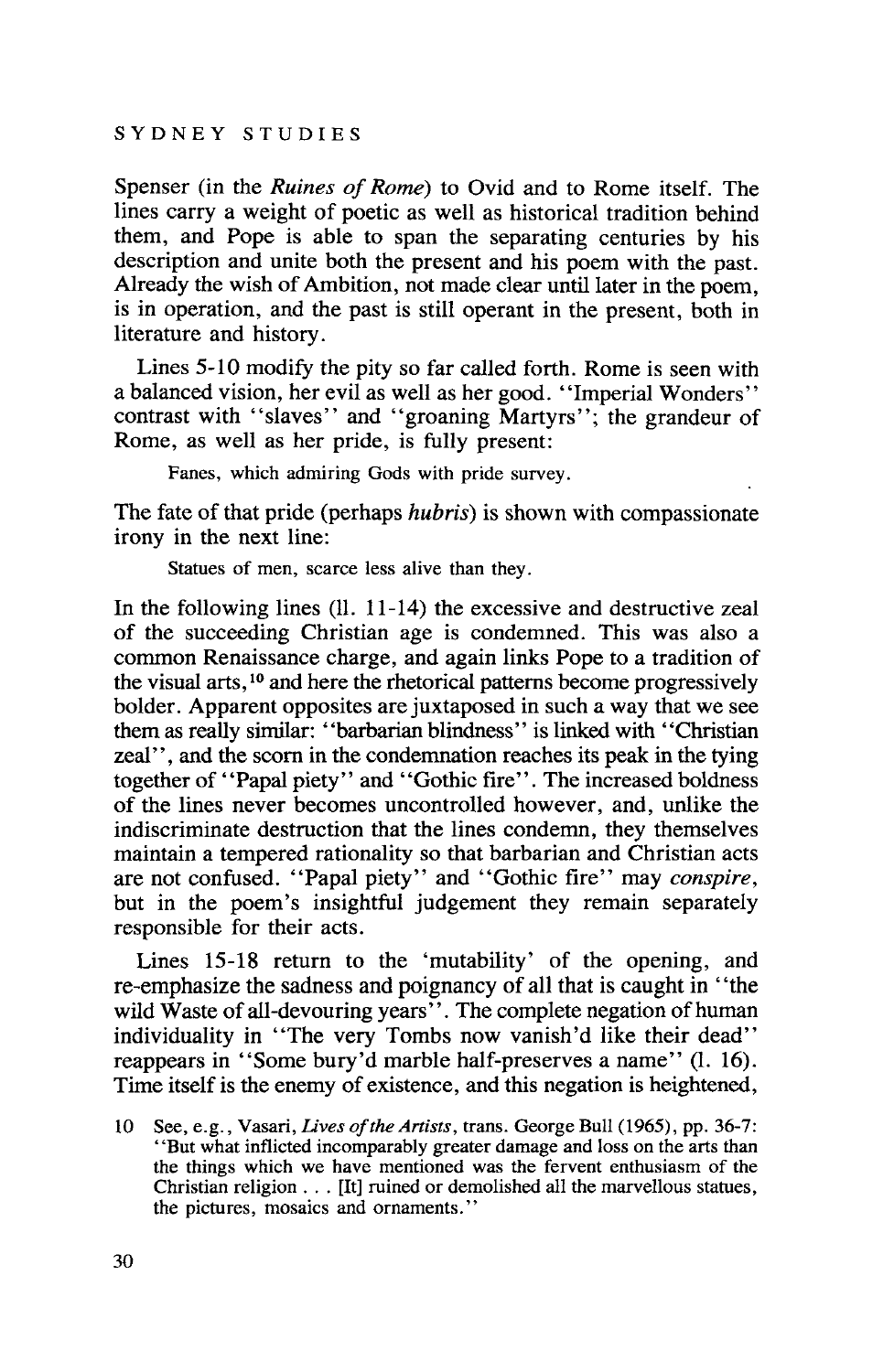says the poem, by the illiterate disputes and wrong attributions of untrained scholars. This introduces the problem which is central to the poem, and the argument for the value of Addison's book: how can the knowledge and spirit of an age be passed on, through the wastes of Time, to posterity? How can they be transmitted safely and without damage, to succeeding ages? A personified Ambition, in lines 19-30, takes up this problem.

All else destroyed, Ambition seeks to have the memory and spirit of Rome carried forward to be of use to posterity. Commemorative columns and the stone bust are equally liable, along with architectural and engineering achievements, to the ravages of time. Like the medalmaker, who compresses a great deal of significance and meaning into brief Latin inscriptions and iconic images, Pope begins to compress into individual words, many of them Latin-derived, much complexity of thought and imagery. Ambition is "convinc'd" *(vincere* to conquer) by Time, and her triumphs shrink to a "coin", here a doublet-pun on "coign" (a comer) and both derived from *cuneus* (a wedge). Again (1. 28) "prostrate" is from *prosternere* (to throw forward) echoing visually the faithless column now fallen to the ground. In such words, which carry with them in this poem so much of their Latin meaning, Ambition is conquering Time-she conquers with words, as the coin conquers with images.

It seems ironic that the "vast design" of the Roman Empire is now so slight that it can be "contracted" into a coin; but the ambiguity of the word "contract" enables Pope to say several things at once. Ambition "makes a contract" to preserve the Roman Empire by "contracting" (i.e. shrinking) it into a coin. "Contract" is echoed by "design" (in its sense of "intention") and gives a sense of powerful purpose, a great weight of deliberate intent, to the following action. One can sense the action taking place through the choice of the words-contract, design, shrink. Nor is there any sense of loss in the diminution. "All her Triumphs"—the processions, monuments, columns-are present, distilled in the coin. The coin itself is perfect and unbroken, "a narrow orb" *(orbis terrarum* the world) and is thus the synthesis of Roman achievement, and the substance of the spirit of the Roman world in quintessence. Each "crouded conquest" of Rome, the vast extent of the Roman Empire, are present in the modelled images: from "sad Judea" to the "prostrate Nile or Rhine" and on to the Euphrates, the mighty expanse of the Empire is celebrated. At this median point of the poem the essence of Rome is still vital, in "And little Eagles wave their wings in gold" (1. 30). Here is an icon of the power and grandeur of Rome, active and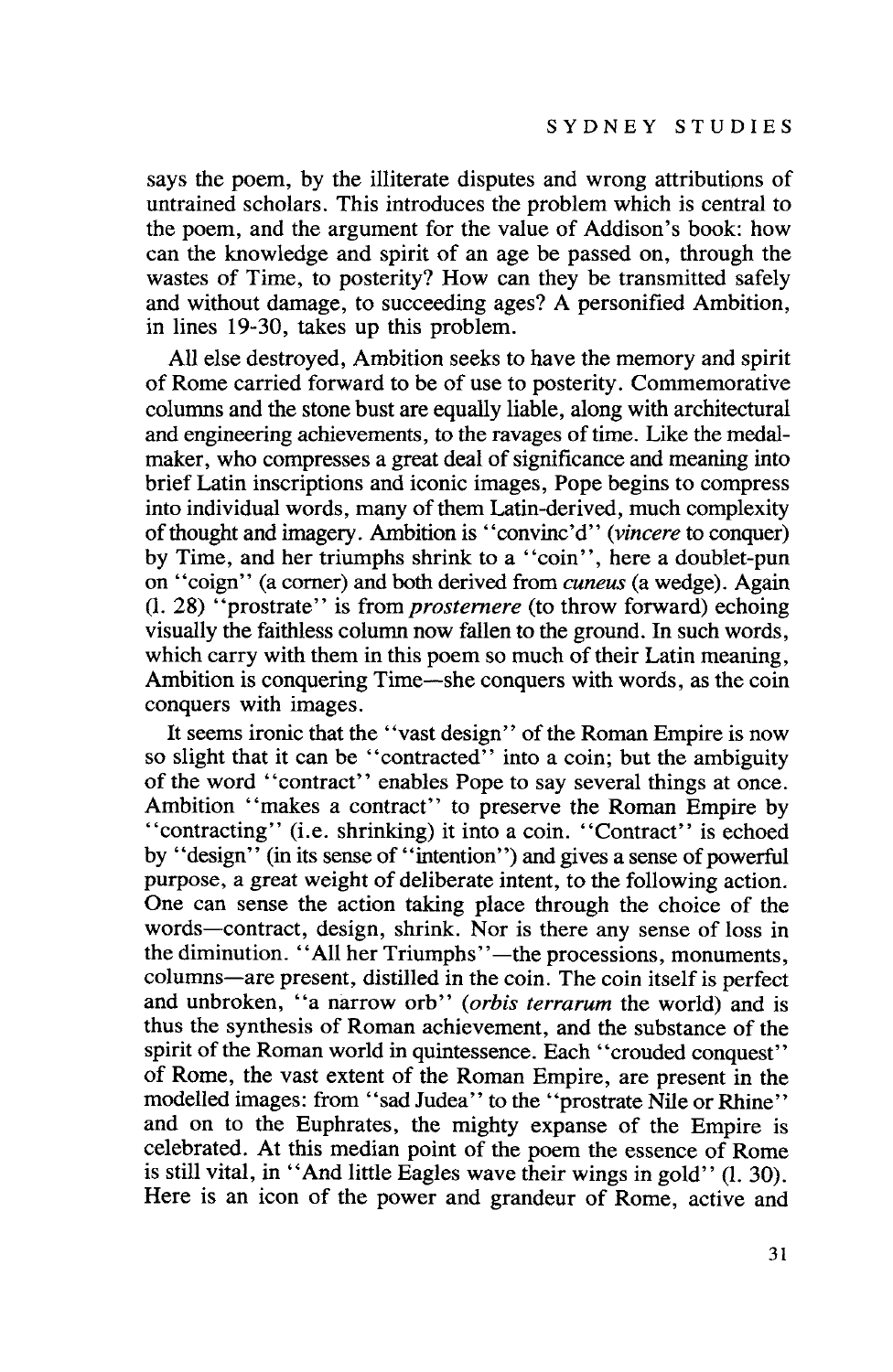agential, which irradiates the moral and intellectual concerns of the poem as a whole.

From this turning-point of the poem, the argument proceeds at a measured pace back to Pope's contemporary world. This progression starts immediately, as the faithful medal bears "its charge of fame" untouched through many ages. Here again we see the compression of thought Pope is capable of. The "charge" is firstly the device that the medal bears, the symbol or miniature sculpture which can carry a knowledge of the ancient world to succeeding generations. But the "charge" is also the *commission* with which Ambition has "charged" the medal. Both come from Latin *carricare* (to load). This phrase of Pope's, like a medal, is complex with meaning.

The varied fortunes of the medal in its journey through time are next imagined by the contemplative mind of the poet. What is the use, the real value, Pope asks, of coins tarnished and unreadable? Line 46 introduces Addison as the truly wise numismatist; through his perceptive commentaries of the *Dialogues* the medal, and Rome's glories, shine once more: it is cleaned and becomes "shined", and in the same process "Rome's Glories", obscured by Time, shine with new light. The value of Rome to Pope's contemporary world, the idea to which the poem has been working, appears in lines 53-62. Britain, the worthy successor to the spirit and values of Rome, should honour her great men, should immortalize her achievements for the good and instruction of succeeding generations. A criticism is implied in the question "When  $\dots$  ?" (1. 53), but this concluding passage is restrained in its censure, and moves the poem gracefully to a dignified personal tribute to Addison, the British equivalent of the Roman Virgil. The poem originally concluded at this point (1. 62) and one may look back and note the vital image of the power of Rome, her golden eagles, occupying, as did the Black Melancholy of*Eloisa to Abelard,* the dynamic centre of the poem. At a later date Pope extended the application of the poem into his contemporary political sphere, suggesting-even "casting"-one such medal and its inscription, in honour of one British statesman deserving of it.

The art which Pope put into the making of *To Mr. Addison* is analogous to the art of the maker of medals. Pope refrains from attempting any grandiose effects in the poem, modelling it delicately so that its turning-point comes near the centre, achieving a balanced symmetry. As with a medal, the images of the poem are complexly symbolic, and words like "convinc'd" are heavily charged with meaning. Within 72 lines Pope has himself managed to "contract" a long view of the progress of history and, while eschewing the heights of oratory, to state a profound moral.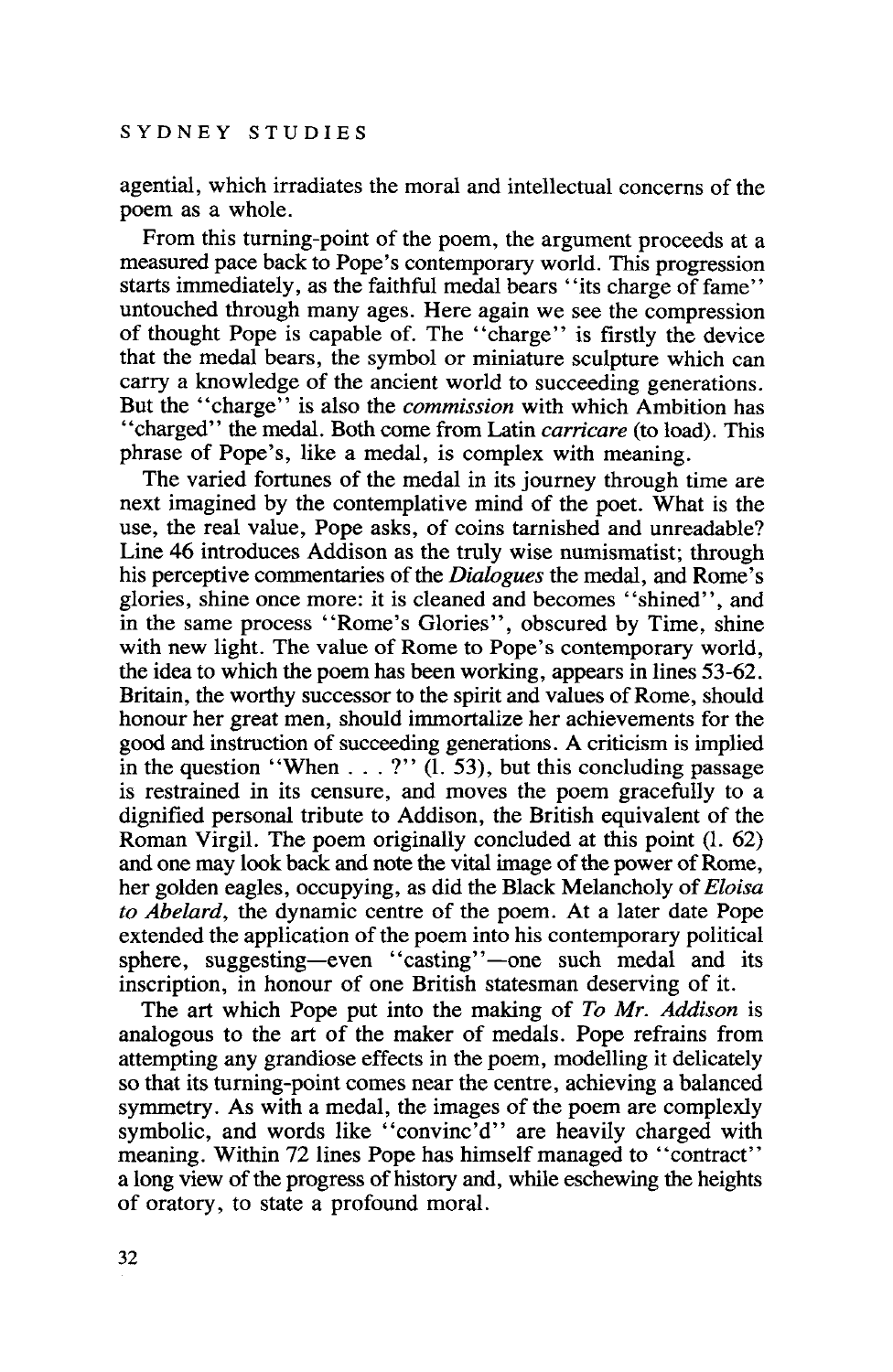The vision of a medal to commemorate Secretary Craggs which concludes *To Mr. Addison* is an example of another device from the visual arts often used by Pope-he frequently concludes his poems, and his argument, by creating tableaux, often proleptic in that a future reality is perceived as existing in the present in all but material embodiment. Such tableaux are carried out in highly visual terms and rely for their effectiveness on their visual iconography; the extended vision which concludes his early *Windsor Forest* (ll. 413-22) is a typical example, where icons in the Ripa manner (Envy, Faction, Rebellion) are presented with their attributes, as part of the statement function of that poem—the reign of Peace under Queen Anne. Even the later *Epistle to Augustus* (1737), where he also discusses (11. 390-93) the relative merits of polished marble and "polish'd" verse as media for depicting "the forms august of King, or conqu'ring Chief" , concludes with a vision of this kind, albeit a negative one, since the "Augustus" of the poem provides nothing for the artist to depict.

A vision of a similar kind occurs at the end of *Epilogue to the Satires, I,* where Pope rises beyond a topical though elaborate reference to Walpole's mistress, Molly Skerrett, to create a tableau of England degraded by Vice:

Chaste Matrons praise her, and grave Bishops bless: In golden Chains the willing World she draws, And hers the Gospel is, and hers the Laws: Mounts the Tribunal, lifts her scarlet head, And sees pale Virtue carted in her stead! Lo! at the Wheels of her Triumphal Car, Old *England's* Genius, rough with many a scar, Dragg'd in the Dust! his Arms hang idly round, His flag inverted trails along the ground! Our Youth, all liv'ryed o'er with foreign Gold, Before her dance; behind her crawl the Old!

(11. 146-56)

One may want to argue that Pope's invocations, "Lo!" and "See" are traditional rhetorical devices, seeking assent to the general truth of what is said; but it is not possible to apprehend the truth behind "Old *England's* Genius . . . / Dragg'd in the Dust! . . . / His Flag inverted" before first visualizing the image as an icon of the Ripa kind. An even grander satiric vision is that which concludes *Epilogue to the Satires, II* (11. 228-47), where there is an effortless transition from the mundane and earthly to the divine.

The great tableau of this kind is that which concludes Pope's last, and possibly greatest poem, *The Dunciad.* Here Pope is presenting,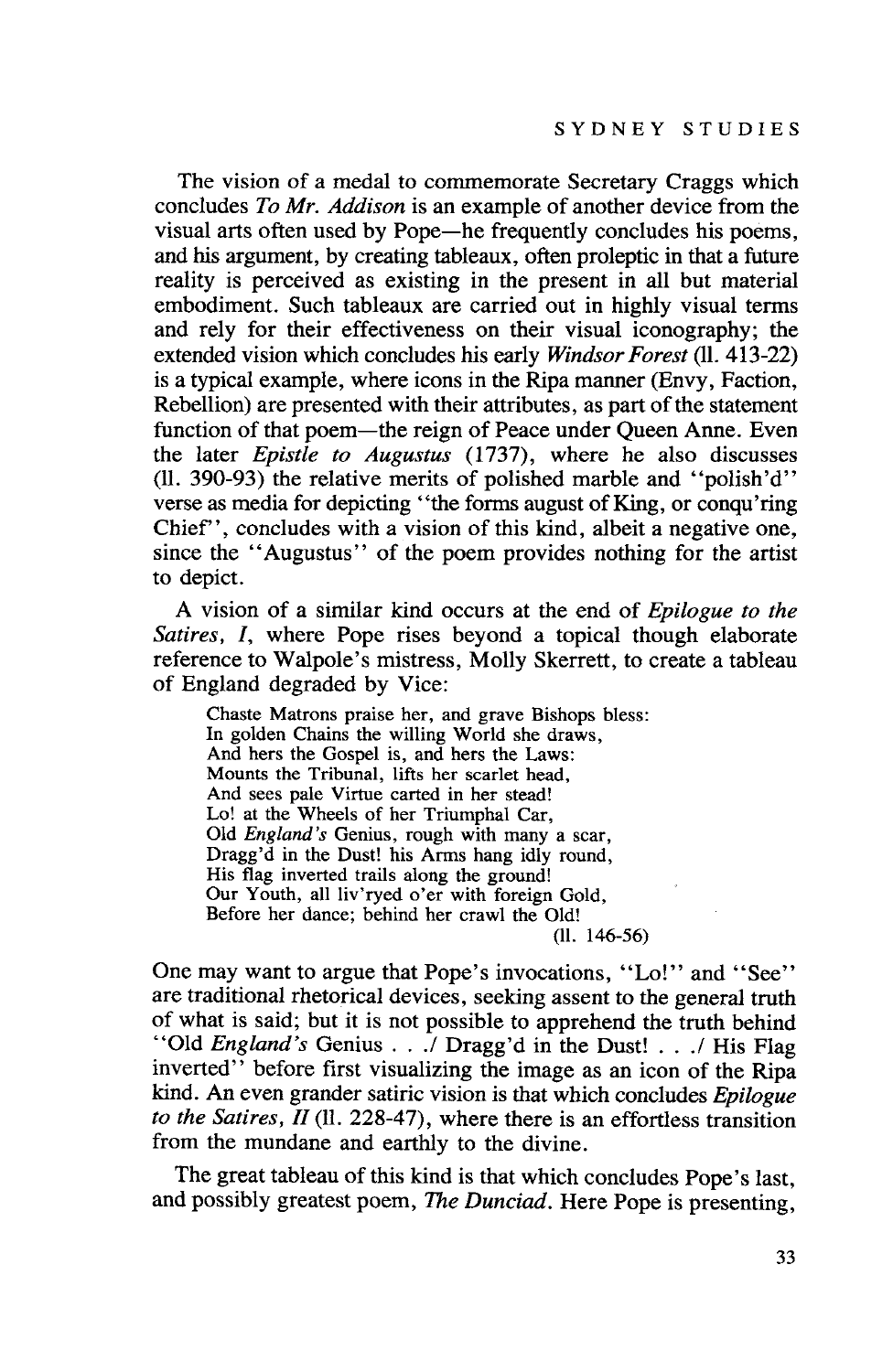in the strongest terms he is capable of, the total collapse of civilization as he conceives it:

She comes! she comes! the sable Throne behold Of *Night* Primaeval, and of *Chaos* old! Before her, *Fancy's* gilded clouds decay, And all its varying Rain-bows die away. *Wit* shoots in vain its momentary fires, The meteor drops, and in a flash expires . . . Thus at her felt approach, and secret might, *Art* after *Art* goes out, and all is Night. See skulking *Truth* to her old Cavern fled, Mountains of Casuistry heap'd o'er her head! *Philosophy,* that lean'd on Heav'n before, Shrinks to her second cause, and is no more. *Physic* of *Metaphysic* begs defence, And *Metaphysic* calls for aid on *Sense!* See *Mystery* to *Mathematics* fly! In vain! they gaze, tum giddy, rave, and die. *Religion* blushing veils her sacred fires, And unawares *Morality* expires. (11. 629-34, 639-50)

Compositionally, and in both general and particular terms, this tableau has an analogue easily accessible to Pope in William Hogarth's engraving *The Lottery,* published in 1721. <sup>11</sup> In this pyramidal composition, a satire on public finances, Britannia has been dethroned, her place being taken by a new and false goddess, National Credit, who is supported by Apollo and Justice, icons of Literature and the Law. Beside her the Arts and Sciences-all distinguished by their attributes-are shown as sinking through the floor. Pope would almost certainly have seen this· engraving, published not long before the composition of *Dunciad A* in which the vision also occurs. This must be conjectural, but both Hogarth and Pope are eighteenth-century moralists working well within the iconographic tradition; as new necessities arise each is artist enough to create new icons as well as draw upon the old.

The iconography of Pope's later, satiric poetry has to some extent undergone changes from the earlier simplicities. The Black Melancholy of *Eloisa to Abelard,* the Pan with flocks, the fruitcrowned Pomona of the opening of *Windsor Forest,* for example, are easily identifiable as figures in the Ripa manner-indeed can be referred immediately to their dictionary counterparts. "Fancy" with

<sup>11</sup> For a full iconography ofthis plate see Joseph Burke and Colin Caldwell, *Hogarth: The Complete Engravings* (1968), plate no. 25.